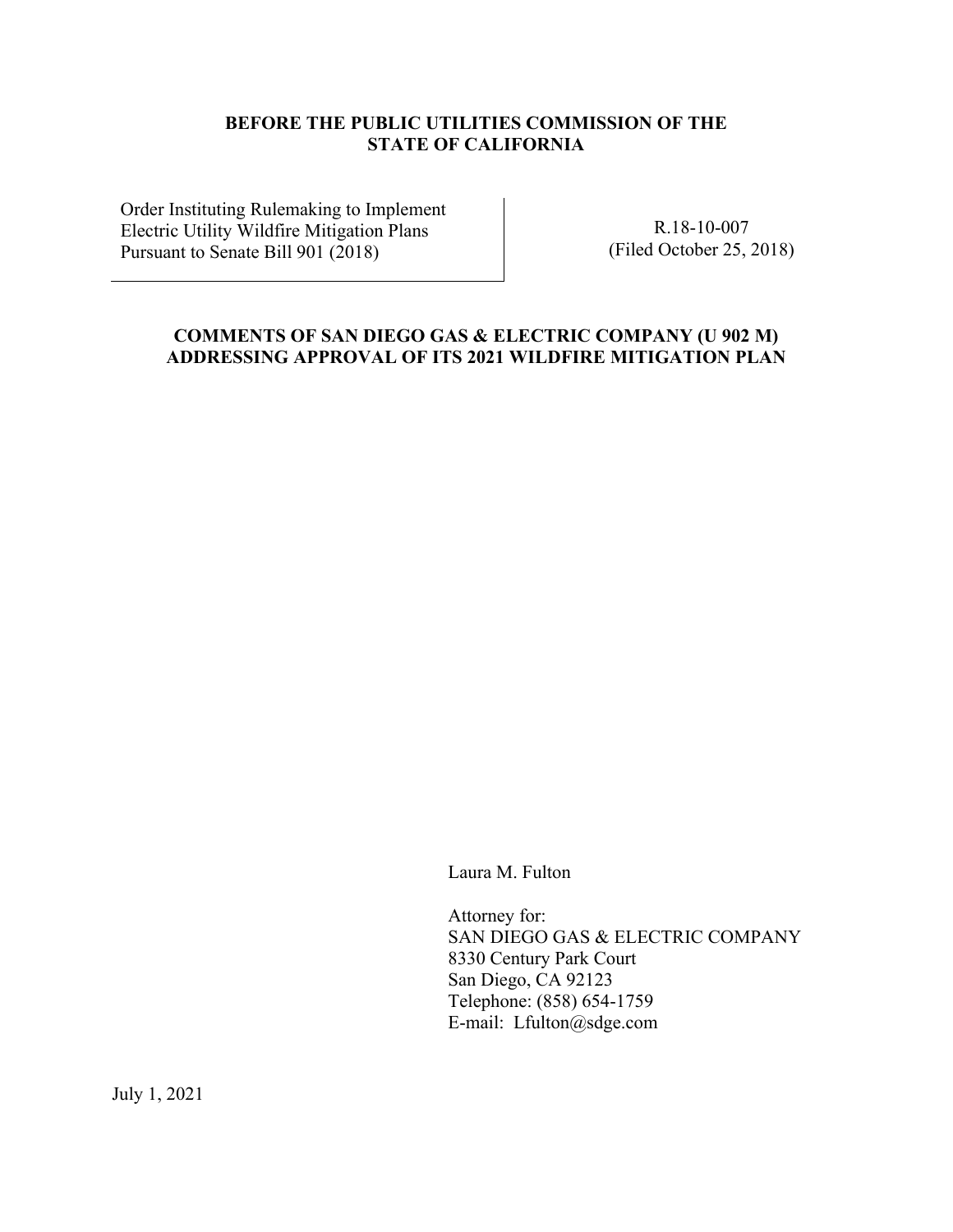## **BEFORE THE PUBLIC UTILITIES COMMISSION OF THE STATE OF CALIFORNIA**

Order Instituting Rulemaking to Implement Electric Utility Wildfire Mitigation Plans Pursuant to Senate Bill 901 (2018)

R.18-10-007 (Filed October 25, 2018)

# **COMMENTS OF SAN DIEGO GAS & ELECTRIC COMPANY (U 902 M) ADDRESSING APPROVAL OF ITS 2021 WILDFIRE MITIGATION PLAN**

#### **INTRODUCTION**

Pursuant to Rule 11.1 of the California Public Utilities Commission's (Commission) Rules of Practice and Procedure, San Diego Gas & Electric Company (SDG&E) files its comments addressing the Draft Resolution Ratifying the Wildfire Safety Division's Approval of SDG&E's 2021 Wildfire Mitigation Plan Update (WMP or Plan Update).<sup>1</sup>

#### **I. Introduction and Summary**

As California approaches the 2021 fire season, safety remains SDG&E's top value, and wildfire mitigation a top priority. As it has for nearly a decade, SDG&E continues to innovate and improve its wildfire mitigation initiatives in an effort to keep its communities safe through situational awareness, prevention, communication, and collaboration. SDG&E takes pride in continuing to be a leader in wildfire prevention and mitigation activities and appreciates the Commission's proposed approval of its 2021 WMP Update. SDG&E provides the following comments to address aspects of the Draft Resolution approving SDG&E's 2021 WMP Update and the Draft Action Statement provided by the Office of Energy Infrastructure Safety (OEIS),

<sup>1</sup> Draft Resolution WSD-019; "Resolution Ratifying Action of the Wildfire Safety Division on San Diego Gas & Electric's 2021 Wildfire Mitigation Plan Update Pursuant to Public Utilities Code Section 8386" (June 10, 2021) ("Draft Resolution").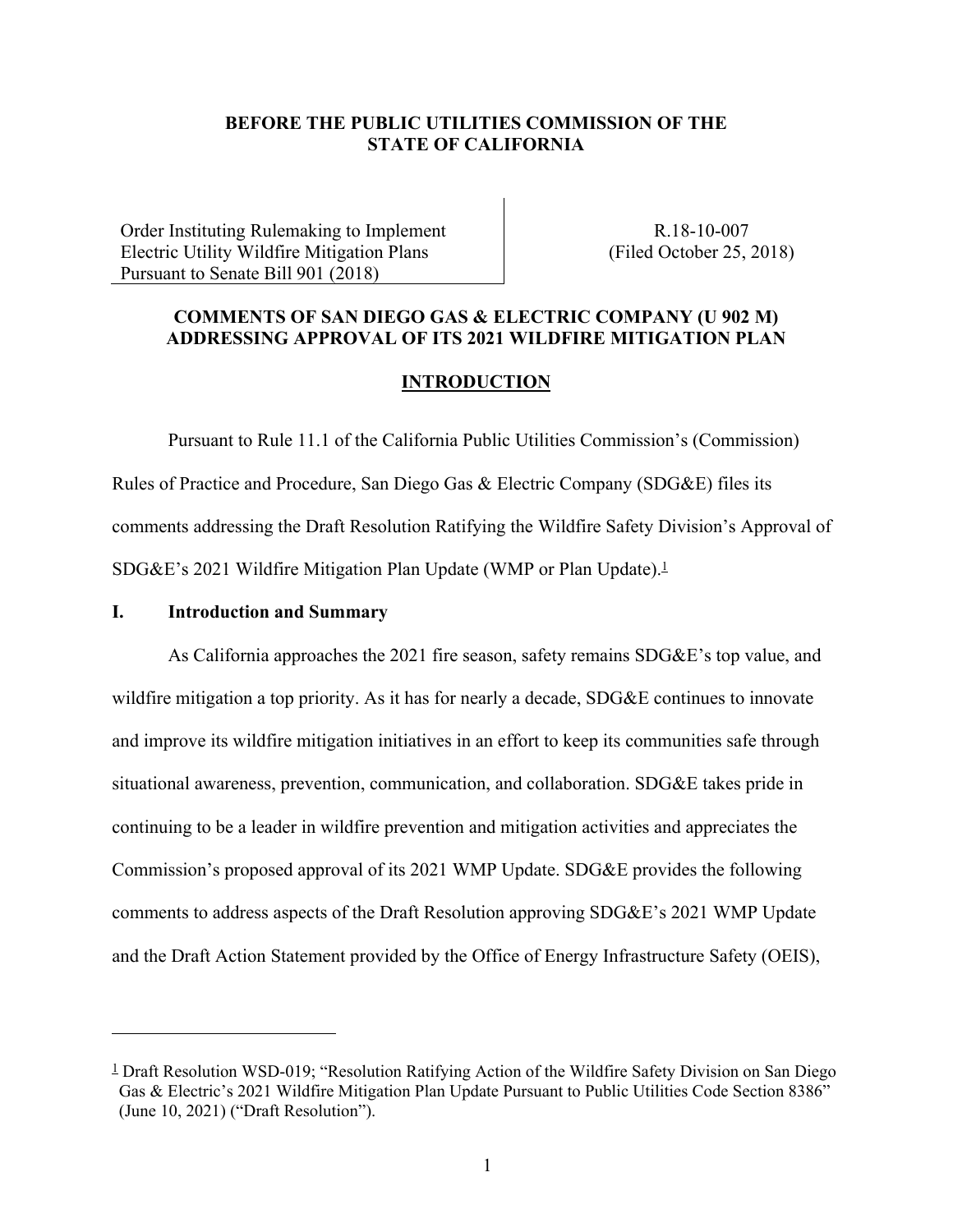namely transparency, consistency in risk modeling approach across utilities, covered conductor effectiveness and detail around mitigation efforts.

## **II. SDG&E-1: SDG&E Focuses on Mitigating Ignition Sources Within Its Control**

The Draft Action Statement requires SDG&E to further explain how third-party ignition sources feed into its risk models, and prioritization of ignition sources.<sup>2</sup> SDG&E will continue to provide more clarity on how it targets its mitigation efforts to focus on ignition drivers that are within the utility's control. SDG&E's models are built on its ignition dataset which encompasses all types of ignitions. But SDG&E primarily focuses its wildfire mitigation efforts on identifying and targeting mitigations remains on ignition sources over which it has direct control, such as equipment and vegetation-related ignitions. This is evident through SDG&E's Plan, including SDG&E's programs geared towards maintaining and hardening the system to reduce equipmentrelated failures as well as vegetation activities to reduce the risk of trees coming into contact with the power lines. While these programs are not primarily geared towards mitigating other thirdparty ignition sources such as vehicle contacts or balloon contacts, as a byproduct of applying these programs, SDG&E believes there is a potential to reduce these ignitions as well. For instance, the potential for ignitions caused by vehicle contacts is mitigated by the replacement of wood poles with steel poles because the steel poles are more resilient to vehicle damage. And mylar balloon contacts are mitigated by the wider spread of the wires, allowing for balloons to more readily to go through the wires rather than getting caught between the wires.

<sup>2</sup> Draft Action Statement, SDG&E-1.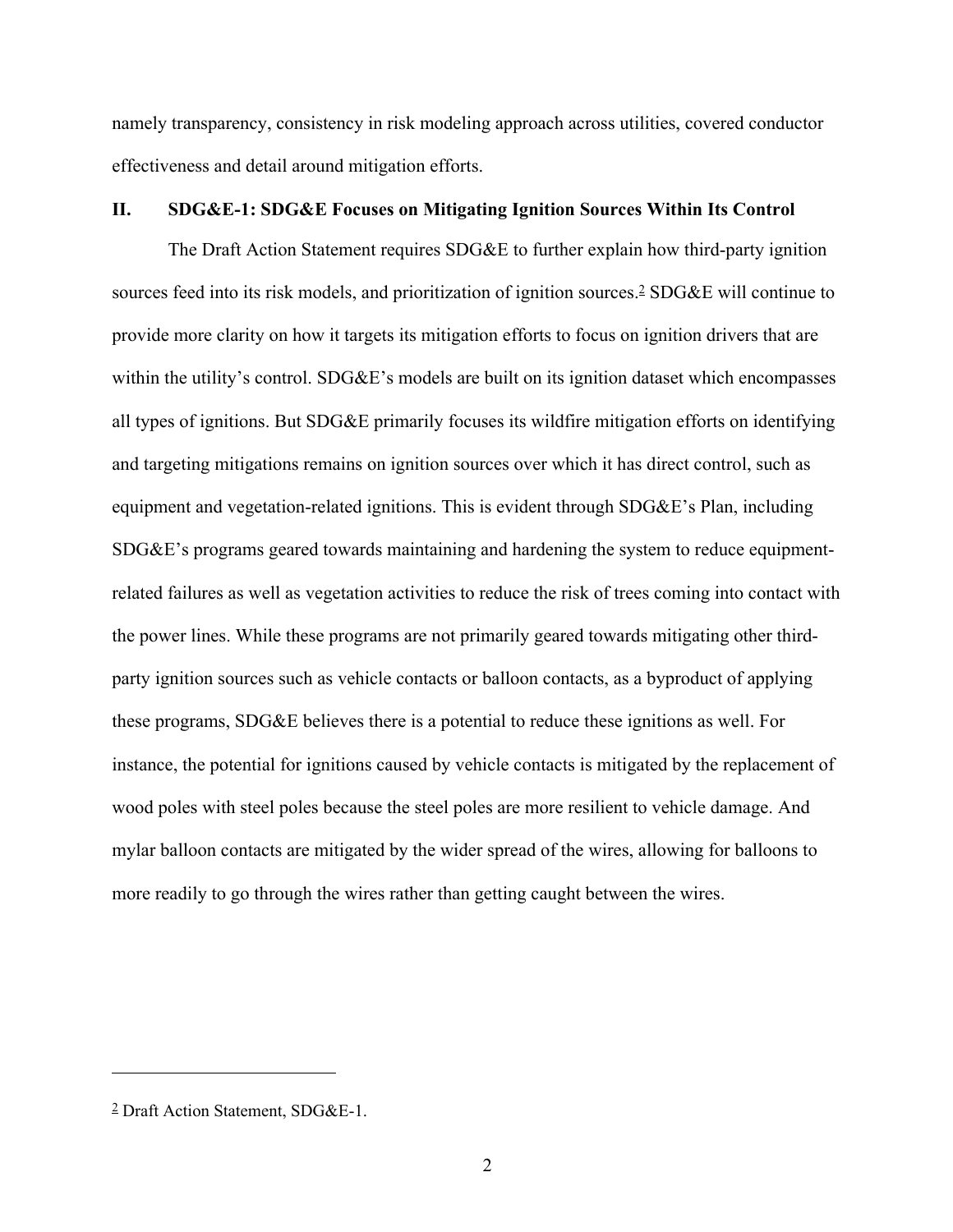# **III. SDG&E-2 and SDG&E-11: SDG&E Supports IOU Benchmarking and Alignment Efforts**

SDG&E supports the WSD's desire to increase alignment in risk modeling where appropriate. To that end, SDG&E has started participating in benchmarking sessions with the other large IOUs to learn more about each utility's different approaches and identify opportunities for alignment in the future. It is important to note that there are other proceedings that can influence these efforts, such as the S-MAP. Any effort to drive alignment on risk modeling should be coordinated with those proceedings to avoid conflicting or duplicative efforts. Further, finding alignment on risk modeling can and should take time to allow for thoughtful discourse. As a point of reference, the first S-MAP attempted to align utility risk models in a year, but it took three years to reach a settlement agreement on guidelines for developing their risk models that utilities now follow. Finally, with varying maturity levels in risk modeling, utilities will continue to have differing approaches based on the availability and quality of their data as well as other factors that can affect each utility's ability to implement certain approaches.

#### **IV. SDG&E-3: SDG&E Continues to Assess the Effectiveness of Covered Conductor**

SDG&E's estimate of the effectiveness of covered conductor builds on the efficacy studies previously conducted on bare conductor hardening programs that have multiple years of data to support it. The effectiveness of these bare conductor hardening programs can be thought of as a starting point of reference to which additional assumptions can be applied to increase effectiveness based on the added benefit of applying covered conductor. SDG&E's approach is reasonable because its foundational standards for implementing covered conductor are similar to those applied for implementing bare conductor hardening projects such as conversion of wood poles to steel poles.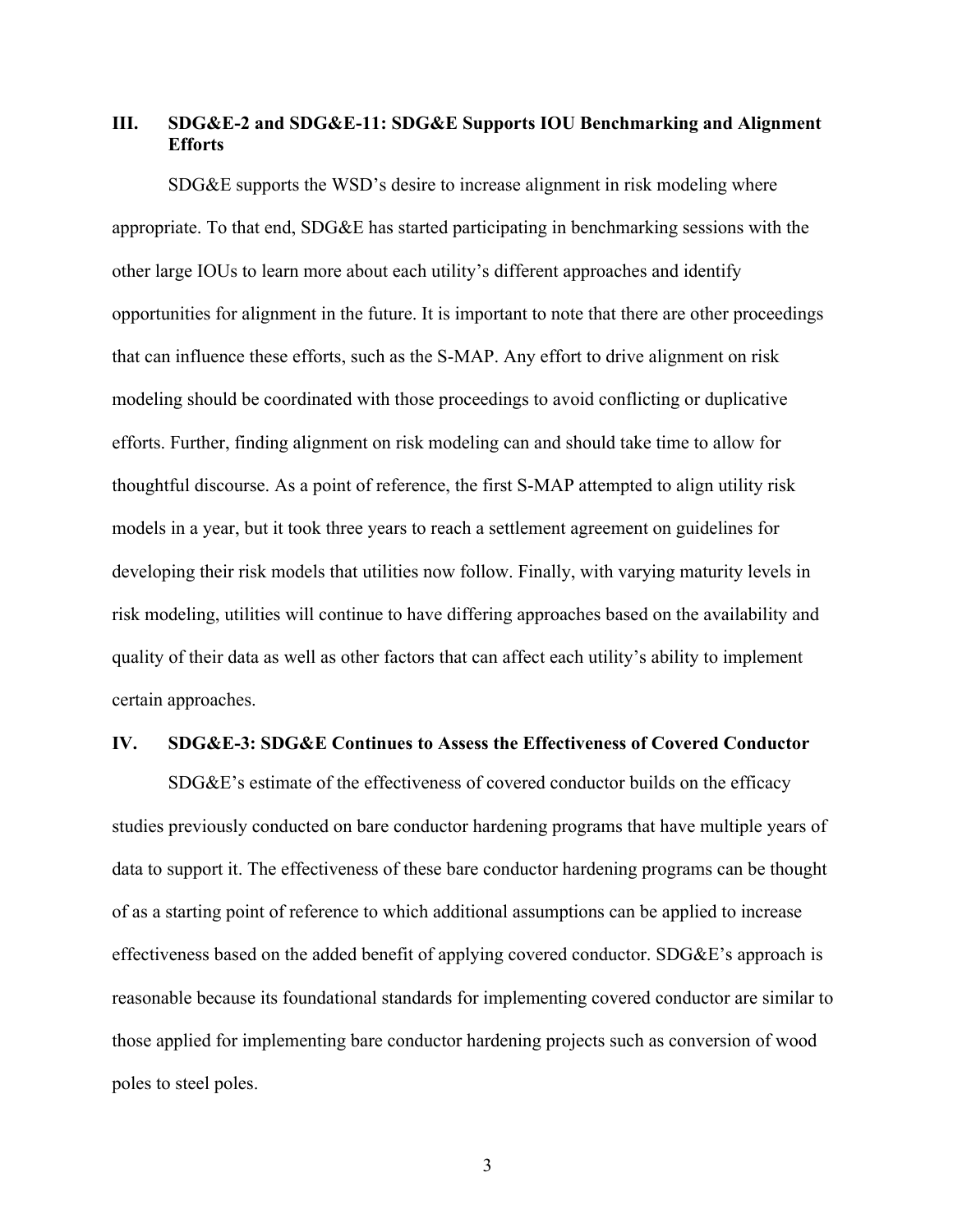SDG&E recognizes that there are opportunities to improve its assessment of the effectiveness of covered conductor but it is difficult to validate assumptions without broader implementation and gathering of data over multiple years. To continue to improve its ability to assess the effectiveness of covered conductor, SDG&E is collaborating with the large IOUs to further evaluate the covered conductor material, combine research that has been performed, and develop lessons learned for future improvements, along utilizing during PSPS events.

#### **V. SDG&E-4: SDG&E Supports a Joint Study**

SDG&E appreciates the WSD acknowledging that SDG&E has already submitted its study measuring the effectiveness of extended vegetation clearance as part of its 2021 WMP Update. SDG&E will certainly participate and contribute to a joint multi-year study of vegetation clearances, but notes that SDG&E's data currently meets the requirements. The study provided in the 2021 WMP Update clearly demonstrates that enhanced clearances—particularly with respect to certain tree species in SDG&E's service territory—reduce the risk of vegetation contact, and thus ignitions which could lead to a catastrophic wildfire. SDG&E will participate and assist with the multi-year study addressing clearances statewide, but wishes to clarify that its data and study regarding the effectiveness of enhanced clearance has been completed and demonstrated within SDG&E's service territory.

## **VI. SDG&E-5: Identification of Vegetation by Species is Neither Practical Nor Beneficial for Reducing Wildfire Risk**

The Draft Action Statement requires SDG&E to "ensure proper identification of trees to the species level,"3 but fails to explain how further classification of trees at the species level will be beneficial to reducing wildfire risk. The recording of species using taxonomic nomenclature

<sup>3</sup> Draft Action Statement, SDG&E-5.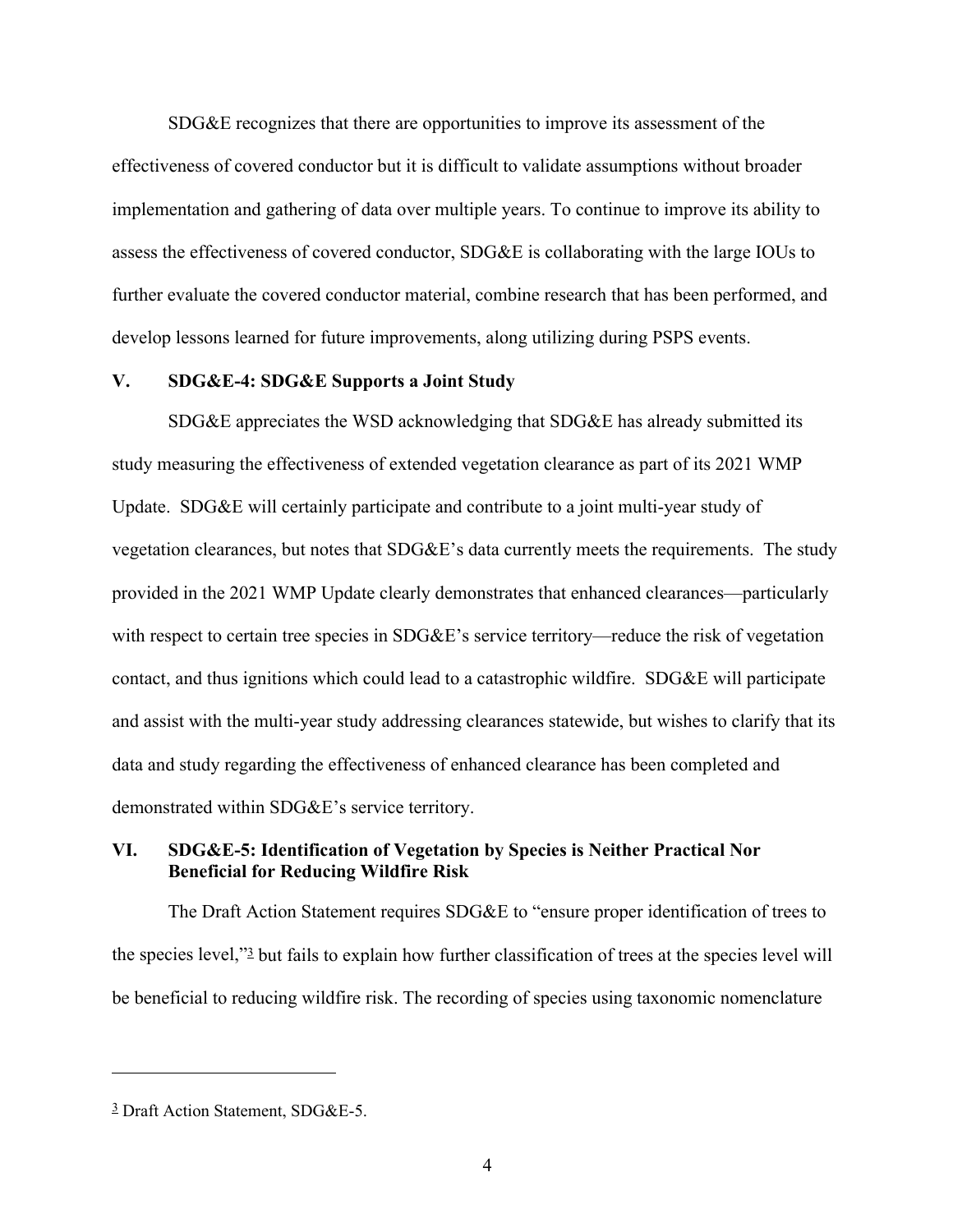has little to no relative value in determining proper and safe time-of-trim tree clearances. SDG&E maintains an electronic record of its approximately 450,000 inventory trees using the common name (i.e. genus). Building on SDG&E's vegetation management experience, the common name is appropriate and applicable in documenting tree growth rates and failure characteristics. Classifying by the subspecies level would create unreasonable and burdensome levels of work and cost which are not commensurate with the benefits of such an initiative. Some genera, such as eucalyptus, include hundreds of individual species, many of which have very similar growth patterns and failure rates. Due to these similarities in species type, classification at the species level would be unnecessary and would not result in the modification to the approach in management.

Alternatively, SDG&E proposes using its existing knowledge to identify particular species that pose additional outage risks, such as certain types of pine, and initiating a pilot for which only these particular species are identified with the required specificity. This would allow a more targeted approach that could result in corresponding benefits, to the extent any benefits exist from such a strategy, rather than a blanket vegetation management strategy that poses an unreasonable level of burden and cost. SDG&E proposes developing a list of trees and vegetation that will be identified by species through a working group or joint study with the other utilities to address concerns regarding consistency.

# **VII. SDG&E-6: Further Quantitative Analysis of "At-Risk" Species May Have Limited Value**

SDG&E respectfully asserts it has performed an adequate quantitative analysis, based on its experience in vegetation management throughout the service territory, to determine its "atrisk" species, and that any additional quantitative analysis would have limited value. In identifying species with a high proclivity for tree failure and outage potential, SDG&E assessed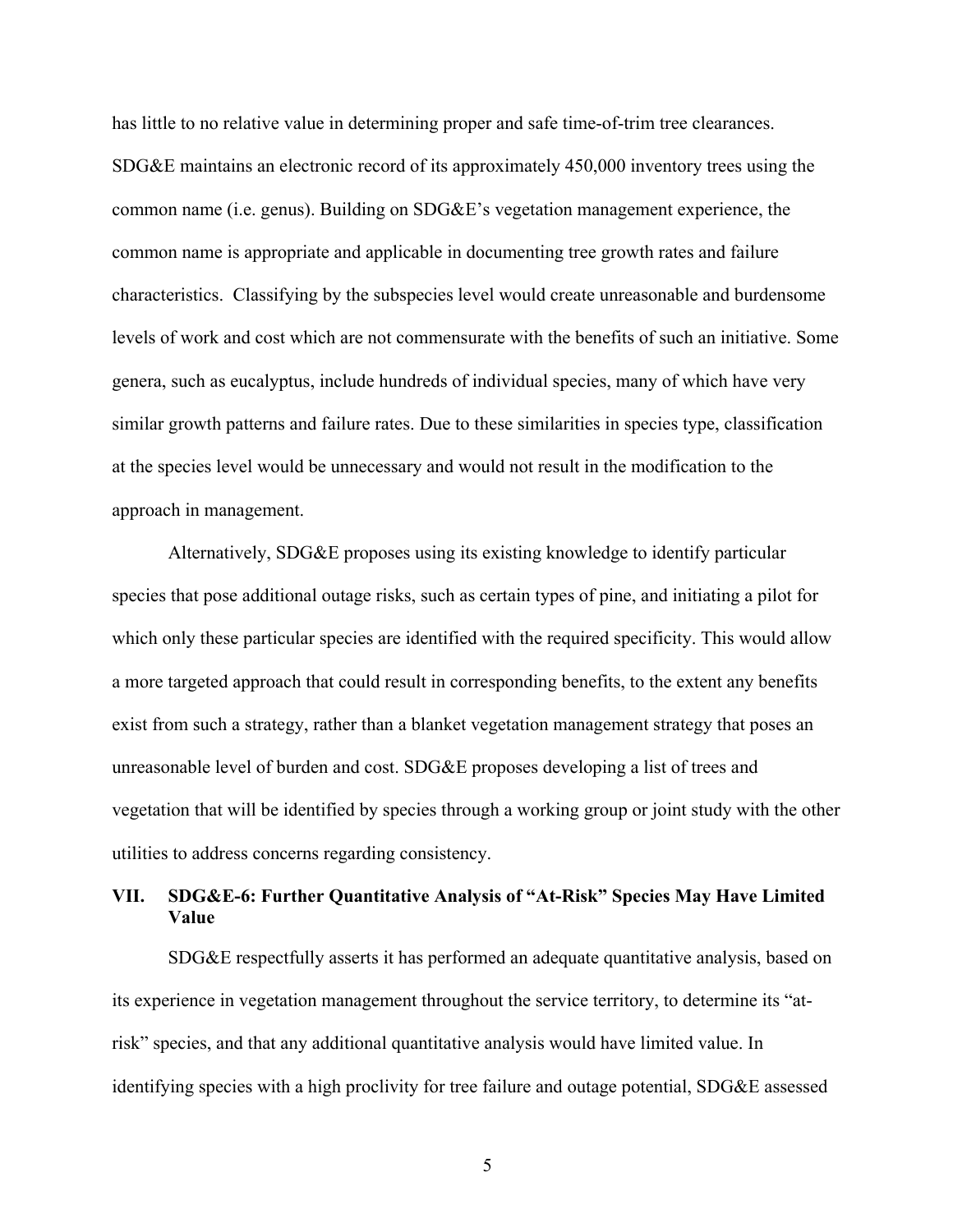tree-related outage investigations dating back to the early 2000's, outage frequency analysis, known tree growth rates and hazard characteristics. In the Draft Action Statement, the WSD relies on comments from Mussey Grade Road Alliance to determine that SDG&E used inconsistent data in its methodology in determining at-risk species because SDG&E's list of "at risk species" excluded genera with relatively higher instances of outages per year, including cypress and Century plant. Though on its face the data may represent that cypress represents >1 outage per 1000 trees, SDG&E considers this an anomaly based more on the circumstances of the cypress location or other specific qualitative characteristics, rather than the quantitative characteristics of the cypress plant as a whole. The Cypress genus represents a relatively small percentage of SDG&E's total inventory tree population, its growth rate is slow, and does not have a propensity for shedding branches or complete tree failure.

With respect to century plants, these plants pose a unique vegetation management challenge because of the unpredictable timing of its flowering stalk at the end of its life cycle. These plants are not managed by pruning; the flower stalk must be cut soon after it emerges to prevent it from reaching the height of the power lines. Cutting the flower stalk as it emerges, does not immediately kill the plant but does prevent the new bloom from seeding and propogating more century plants. To effectively manage this species SDG&E conducts additional, annual inspections to intercept the flower stalk and uses herbicide to treat Century plants where applicable and approved. To that end, SDG&E's targeted approach to its population of century plants is illustrative of how, while certain categories of species may not be deemed "at risk" for purposes of SDG&E's WMP, SDG&E continues to employ specific strategies to address vegetation management based on the health and circumstance of the plants at issue.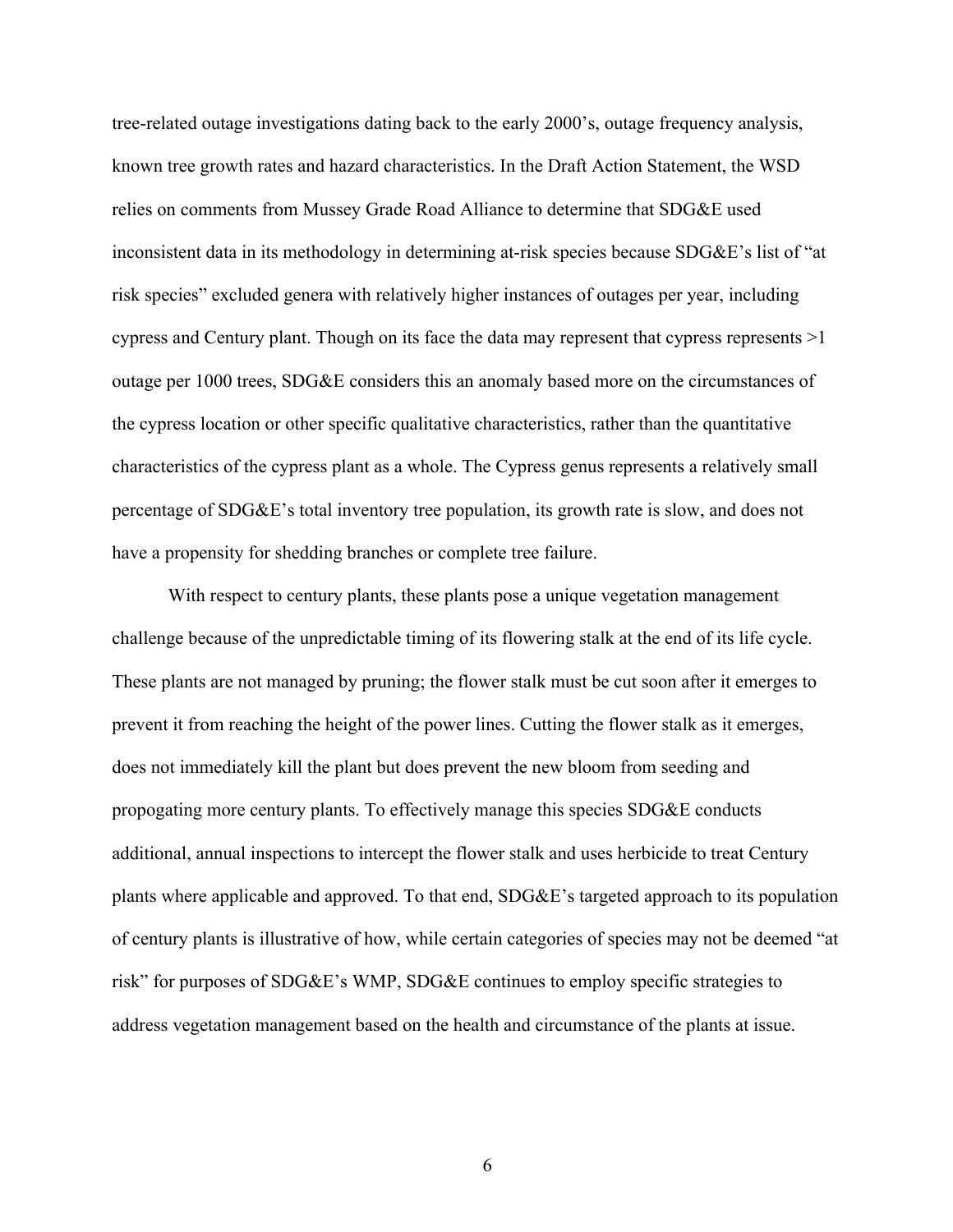SDG&E further contends that additional quantitative analysis and identification at the individual species level will have limited value pertaining to pruning operations. The quantitative analysis provided in SDG&E's 2021 WMP Update notes that it classifies certain species, specifically Eucalyptus, Palm, Oak, Pine and Sycamore, as high risk because they rank in the top five as far as risk event contribution and account for over 80% of all vegetation-related risk events.4 Thus, these species are quantitatively the "top five" riskiest trees as established by the data. But SDG&E also establishes clearances for any species at the time of pruning by considering multiple qualitative site-specific factors including species, growth rate, decay, structural defects, etc. In stating that "qualitative evaluation of a tree's risk does not adequately address the quantitative risk of ignition or outage," the Draft Action Statement fails to recognize that in certain circumstances, even the safest of species can pose a threat to electrical lines. Safe pruning requires establishing clearances that may often far exceed recommendations to allow for growth and hazard mitigation. Failure to evaluate a tree based on both quantitative data and qualitative circumstances, however, could result in unnecessary risk of vegetation contacts and inadvertently increase the threat of catastrophic wildfire. As explained in SDG&E's 2021 WMP Update, SDG&E continues to develop and review more data and will continue to update the results of its clearance studies in future submissions.<sup>5</sup>

# **VIII. SDG&E-7: SDG&E Has Established Targets For All Vegetation Management Initiatives**

WSD's description of this issue states that SDG&E only defines quantitative targets for four of twenty vegetation management initiatives. While the WMP template has the space for twenty vegetation management initiatives, SDG&E only defined ten initiatives within the body

<sup>4</sup> SDG&E 2021 WMP Update at 70.

<sup>5</sup> SDG&E 2021 WMP Update at 74.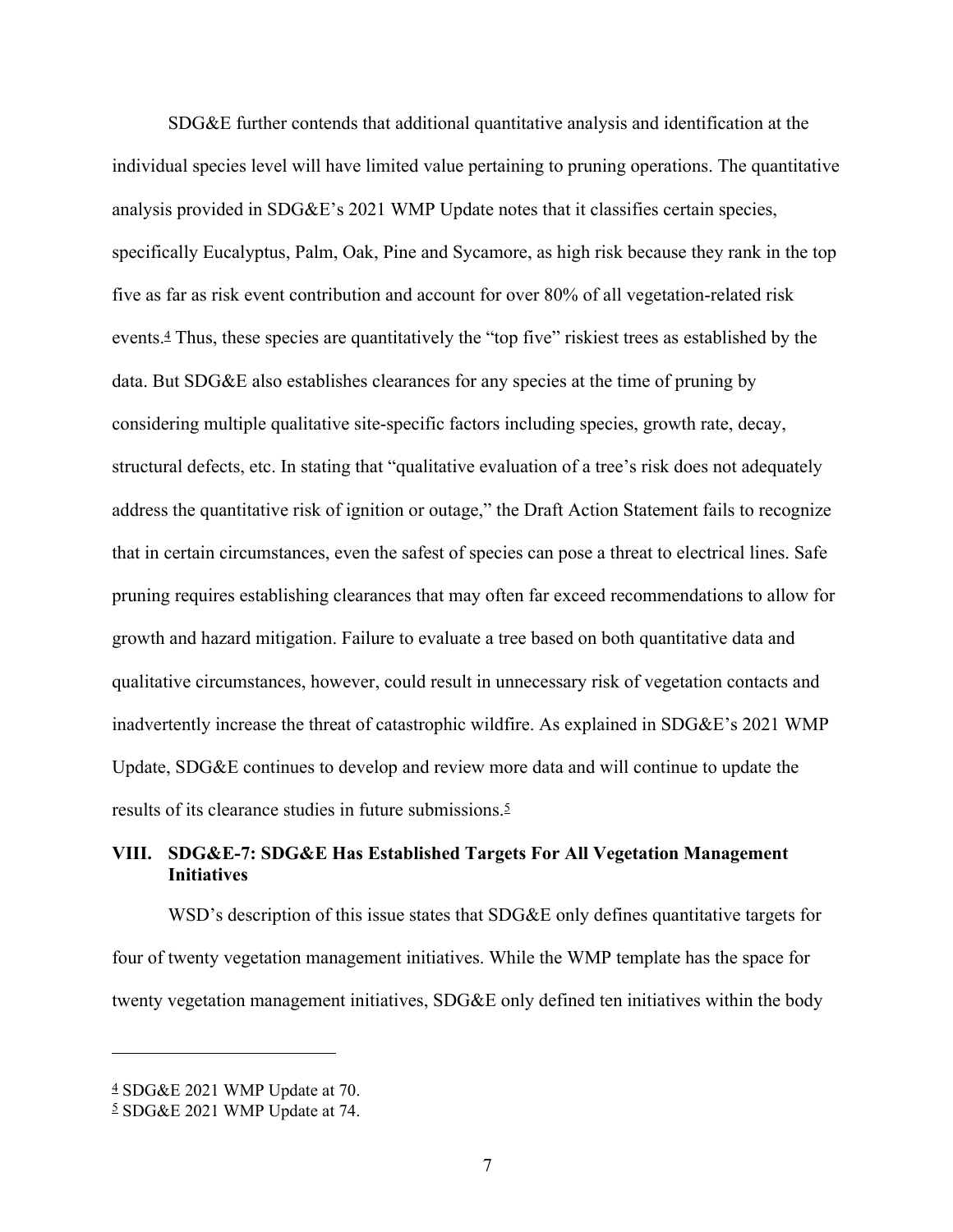of its 2021 WMP. Given the overlap of some initiatives, they are also cross-referenced and thus the data supporting some initiatives may in fact support multiple initiative targets. SDG&E has provided quantitative targets for four of the ten initiatives and has provided qualitative targets for the other six initiatives in the Quarterly Initiative Update (QIU). All ten initiatives have clearly defined goals and targets that are being tracked and reported on a quarterly basis.

Furthermore, several of the vegetation management initiatives are not suited for quantitative targets. Creating quantitative targets for these initiatives, such as "Additional efforts to manage community and environmental impacts" and "Vegetation Inventory System" would not help understand the program's intent or SDG&E's progress in these areas. While SDG&E is certainly accountable for compliance with all of its WMP initiatives, these qualitative initiatives are less subject to a quantitative audit than other metrics such as inspections, fuels management, and quality assurance. While Public Utilities Code Section 8386.3 requires an audit of an electrical corporation's vegetation management requirements, that audit is more specifically aimed at those quantitative metrics such as number of trees trimmed and inspected, and not each and every single WMP vegetation management initiative as established by WSD, such as the qualitative targets measured above.<sup>6</sup> Unlike a count of trees trimmed or inspections completed, SDG&E's qualitative initiatives, such as community outreach efforts, its Right Tree Right Place Program, and sustainability initiatives are continuously ongoing, and thus would never meet the statutory requirements of being "complete" as contemplated by Section 8386.3. SDG&E will continue to define quantitative targets for all applicable areas, which will allow for WSD to perform any required audits and will continue to provide updates to qualitative targets within the QIU and future Wildfire Mitigation Plans.

 $6$  Pub. Util. Code §8386(c)(5)(A-C).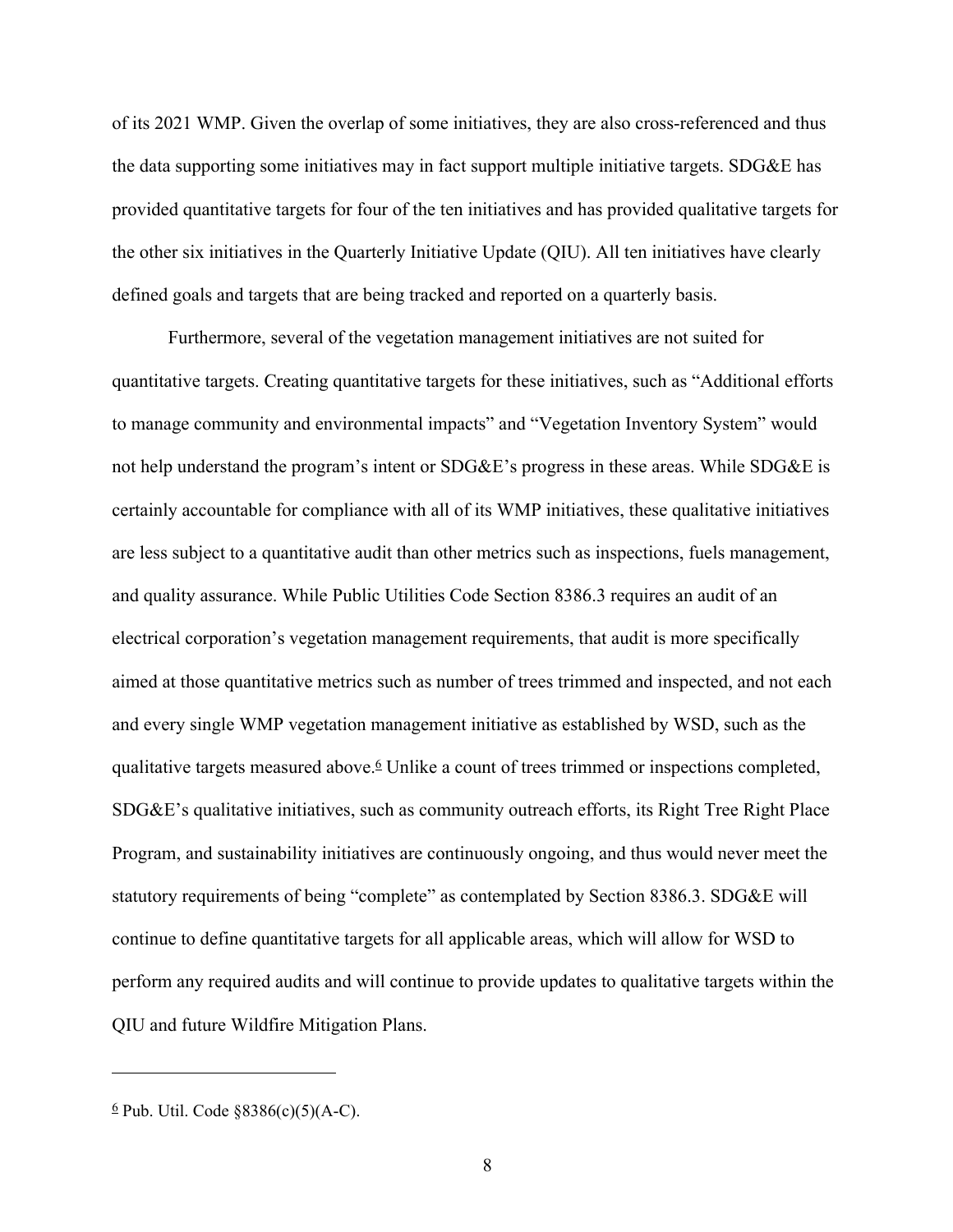#### **IX. SDG&E-8: SDG&E is Taking Steps to Validate Its SCADA Switches are Functional**

The issue description for SDGE-8 utilizes a line from the SDG&E PSPS post-event report that broadly states that missed PSPS-related notifications "may be attributed to noncommunicative SCADA switches." However, this is not the only reason why PSPS-related notifications can be missed. Due to the quick turnaround of the PSPS post event report, full audits and research of these items had not yet completed at the time of SDG&E's analysis as cited by the Draft Action Statement. After review of these PSPS events, only three items were related to an inoperable SCADA switch, and the rest were related to unexpected impacts from weather. Overall, SDG&E has maintained a very reliable 98% communication rate in its fleet of SCADA enabled devices.

The issue description also states, "SDG&E indicates that it has no plans to alter its existing practices to ensure this issue does not continue in the future." This statement overlooks SDG&E's response to Cal Advocates, in which SDG&E details improvements made to address these issues stating, "During the 2020 PSPS season and moving forward, SDG&E has instituted a process to minimize customer impacts of devices being inoperable. The process includes identifying devices out of communication and identifying bypassed SCADA switches prior to the start of an event. Any devices that may impact SDG&E's ability to PSPS will have mitigation measures applied, which include stationing someone to manually switch the device or adjusting the forecasted customer notification lists."<sup>7</sup> Thus, SDG&E is already taking the steps identified in SDG&E-8.

While within the WMP Update SDG&E does not directly discuss steps to validate SCADA switches remain functional or ensure newly installed SCADA switches are functional,

<sup>7</sup> Cal Advocates Data Request 4, question 11.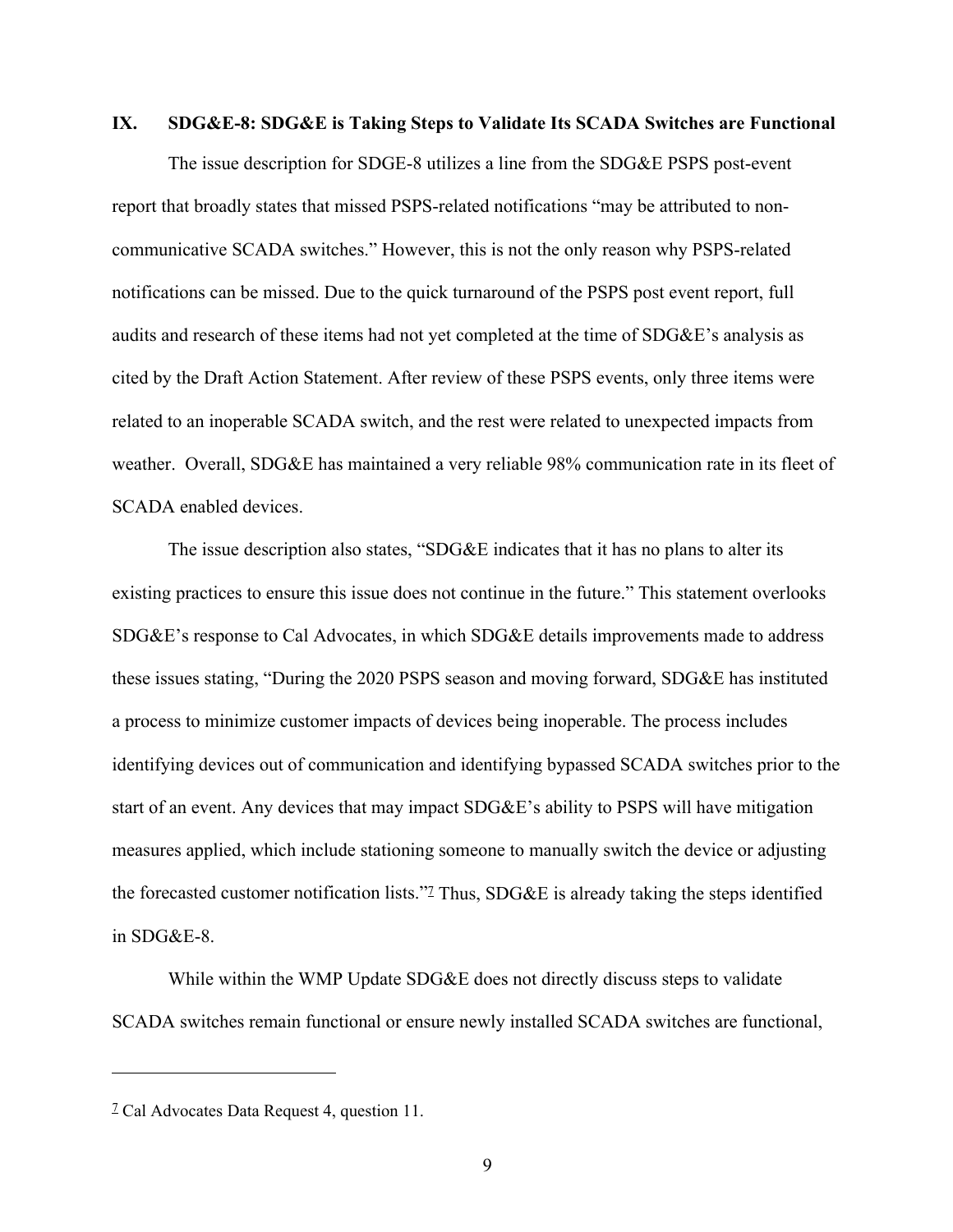this information was also provided as part of CalPA Data Request 4 question 11. SDG&E has internal operating procedures that call for testing SCADA switches in the fire area annually. SDG&E's maintenance procedure provides the guidelines for uniform inspection and maintenance performed at least every six years, and battery replacements every three years on all line SCADA devices. Additionally, newly installed SCADA equipment requires a standardized operational test procedure involving tests of local and remote operations, fault indications, and alarm systems to ensure full functionality.

These responses demonstrate that SDG&E has existing procedures and has developed enhancements to these procedures to ensure that SCADA devices remain fully functional throughout the year. SDG&E requests that the Draft Action Statement be amended to reflect these updates.

#### **X. SDG&E Supports a Change Order Process with Modifications to WSD's Proposal**

SDG&E supports a change order process to allow electric utilities the ability to respond to "significant" changes in the approved plan. But OEIS' proposed additional criteria in the change order process should be modified to align with the statutory requirements of PUC Section 8386 and focus on reducing wildfire risk. SDG&E agrees that change orders should be based on "significant" changes; however, given the nature of the work involved in WMP implementation, the proposed criteria for change orders should be revised. As OEIS has stated, the WMP is not about cost recovery. While cost information is important as it relates to RSEs and comparing mitigations, costs included in the current year, WMPs are forecasts which can change for many reasons. Instead, OEIS should base its criteria on whether the scope of a mitigation was purposely increased or decreased greater than 25% (e.g., number of miles of covered conductor purposefully increased or decreased by more than 25%). Mitigation scope is based on a particular activity's ability to reduce wildfire risk and/or the consequences of PSPS impacts on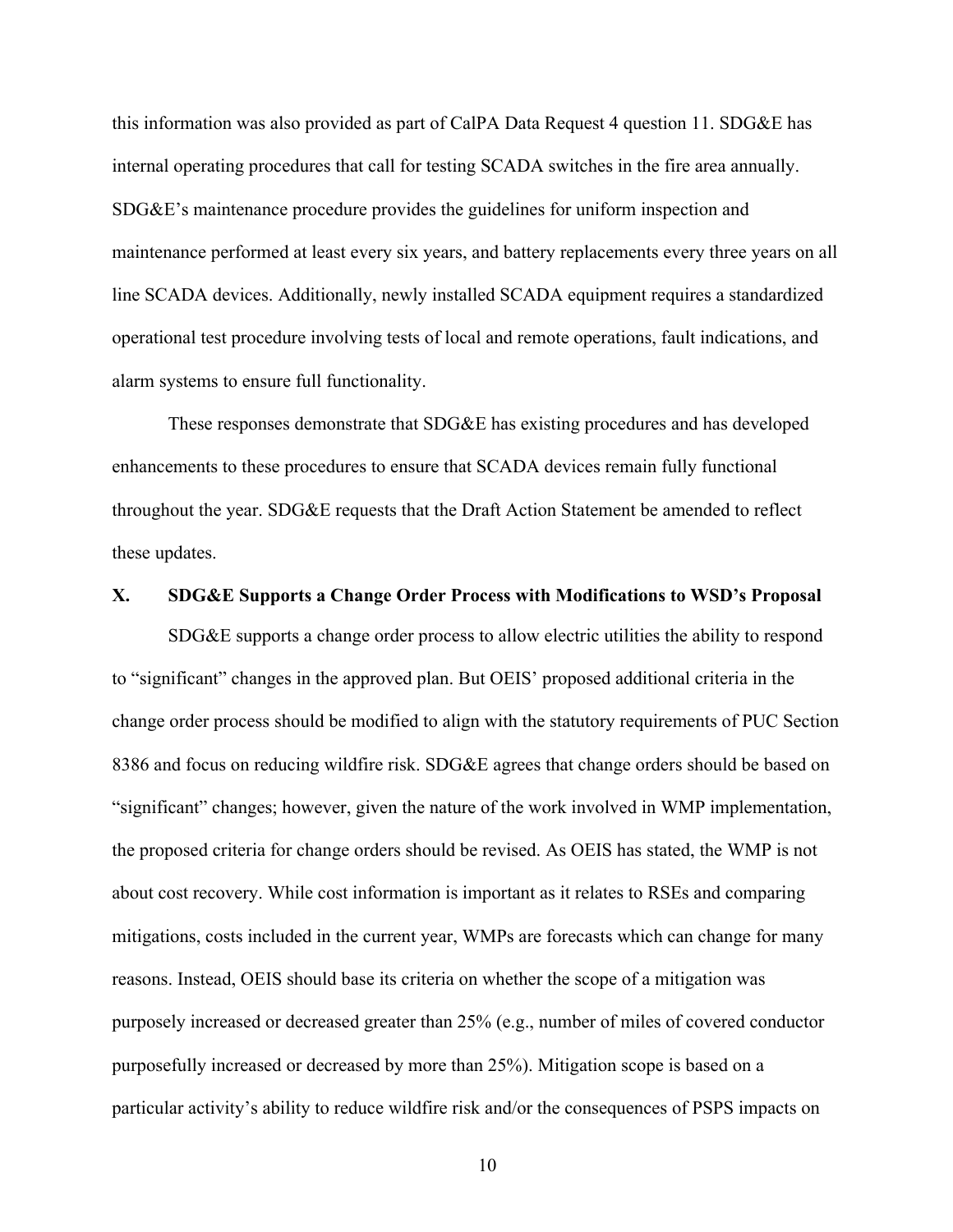customers to align with the focus of the WMP. A change in costs without a significant change in scope does not change the underlying intent of a particular mitigation, which should be the focus of a change order report. If scope has not changed and costs increase, the cost increase will be evaluated for reasonableness in a utilities' GRC or other applicable application and should not be litigated in a WMP proceeding, consistent with statutory requirements. Additionally, the subsequent years' plan would have reconstituted RSEs to assess updated costs and benefits. Further, a 25% threshold trigger is more in alignment with a "significant" change than the proposed 10%, which may not be the result of a deliberate risk-informed decision but merely a function of execution variance.

Directionally, SDG&E agrees with criteria for changes in risk reduction and radical shifts in strategic direction or purpose of an initiative. SDG&E offers a few changes to these criteria as well. SDG&E, thus, recommends the WSD modify the change order process proposed criteria as follows:

- A purposeful change that would result in an increase or decrease in the scope of a mitigation activity constituting a greater than 25% change.
- A purposeful change that reduces or increases the estimated risk reduction value of an initiative more than 25% and the scope is purposely changed as a result.
- A purposeful change that results in a radical shift of either the strategic direction or purpose of an initiative (e.g., introducing use of a novel risk model that reverses the risk profile of the utility's circuits).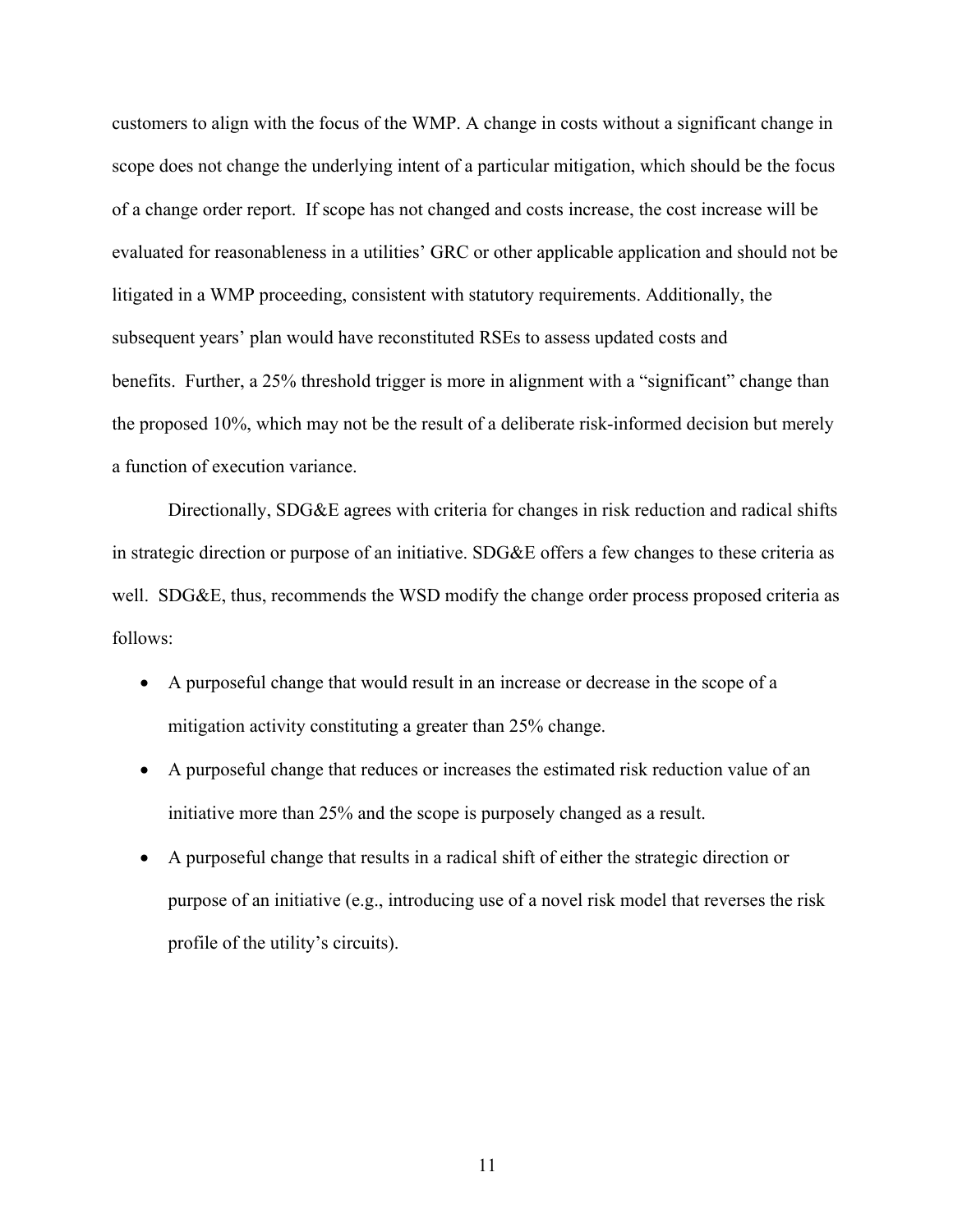### **XI. Additional Issues and Remedies**

In addition to the 11 key opportunities for improvement identified in the Draft Resolution, there are additional issues and remedies that provide additional direction on several areas. SDG&E's comments on those additional issues are summarized below:

### **1. SDG&E is Minimizing Implementation of New Hardening Solutions in Previously Hardened Areas**

SDG&E's grid hardening strategy remains focused on reducing wildfire risk in the HFTD as well as finding opportunities to reduce the PSPS risk as an additional benefit of its programs. As SDG&E continues to scope circuit segments for the implementation of covered conductor and undergrounding solutions, it is becoming more evident that in order to maximize PSPS reduction in the areas that are most prone to extreme conditions and frequent PSPS events, the removal or replacement of bare conductors is a necessary component of its scoping strategy. Bare conductors, whether they are hardened or not, continue to pose a risk of sparking ignitions during the extreme weather events that lead to PSPS. As such, although hardening in general can reduce that risk, when a segment is partially bare conductor and partially covered conductor or underground, the need to PSPS that segment will be driven by the weakest component in the segment–the bare conductor.

SDG&E is carefully examining each segment in its scoping effort and evaluating whether the re-hardening of previously hardened bare conductor to either underground or covered conductor can lead to tangible PSPS reductions. Such opportunities to mitigate PSPS will be carefully evaluated to minimize the scope of future re-hardening efforts.. SDG&E thus requests that the Draft Action Statement maintain some flexibility to permit necessary re-hardening efforts where such efforts are considered necessary, such as to minimize PSPS impacts on customers.